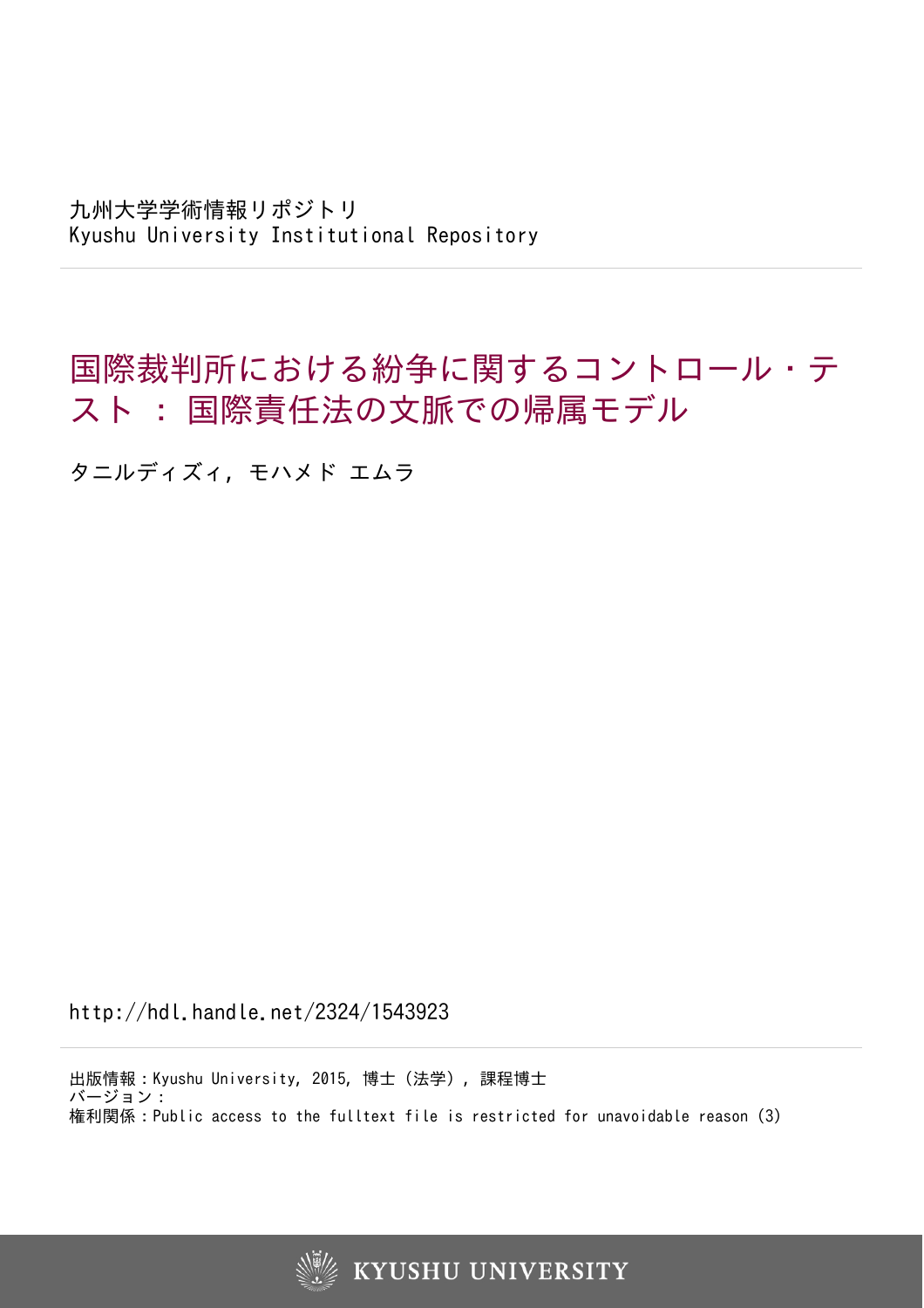## 氏 名 : タニルディズィ モハメド エムラ

## 論文題名 : "CONTROL TESTS IN DISPUTE BEFORE INTERNATIONAL TRIBUNALS: MODELING ATTRIBUTION IN THE LAW OF INTERNATIONAL RESPONSIBILITY"

「国際裁判所における紛争に関するコントロール・テストー国際責任法の文脈での帰属モデルー」

区 分  $\mathbf{r}$ 甲

## 文 内 容 要 論  $\sigma$ 旨

The role of private actors is significantly increasing at the international level. International society concerns about such development because their relationship with states is leading to new threats to the global order. The most recent examples include terrorist attacks, and the states that indirectly back those terrorist groups, the increase in the number of cyber-attacks, and the existence of more contracts between private military and security companies.

In times of privatization of state functions and delegation of sovereign activities, it is crucial as it affects the States how to react to the impairment of their interest. In regard to emerging role of private actors in international level, the question is how does a change in the power distribution between states and other actors affect the responsibility of states? Are states also responsible for the private conduct? The law governs the responsibility of a state if only the wrongful conduct is attributable to that state. The conduct of any state organ is considered an act of that state under international law. The law also supposes the responsibility of states for the conduct of a person or entity which is not an organ of that state but considered an act of the state. There remains the question of how to differentiate state action from the one that is apparently private conduct. This has long been a concern for international tribunals. International tribunals utilized the doctrine of attribution in order to differentiate the public and private sphere. They propounded differing attribution tests to judge whether the respondent state is responsible for the conducts of private persons.

It has given rise to critical concerns that differing attribution tests enable states to elude responsibility by acting through private actors. Both in practice and in legal scholarship, holding states and individuals legally accountable for their conduct is deemed significantly valuable as part of a 'general direction toward good governance and transparency'. However, the normative conflict between these control tests is considered in the literature as an example of fragmentation. Because such diverse applications triggered the problem of different attribution tests to apply to the same facts, as happened in the Bosnia War. The two courts; International Criminal Tribunal for Former Yugoslavia (ICTY) and International Court of Justice (ICJ) came to a decision with extremely different outcomes, exemplifying how critical the selection of an attribution test can be. Both courts, ICTY and ICJ, in accordance with their jurisdictional differences, propounded their own self-evident attribution tests.

I argue that doctrine of attribution should provide legally sufficient mechanisms for enhancing accountability. Consequently, in order to deal with todays' needs, establishing efficient models in the law of attribution can increase the capacity of those standards.